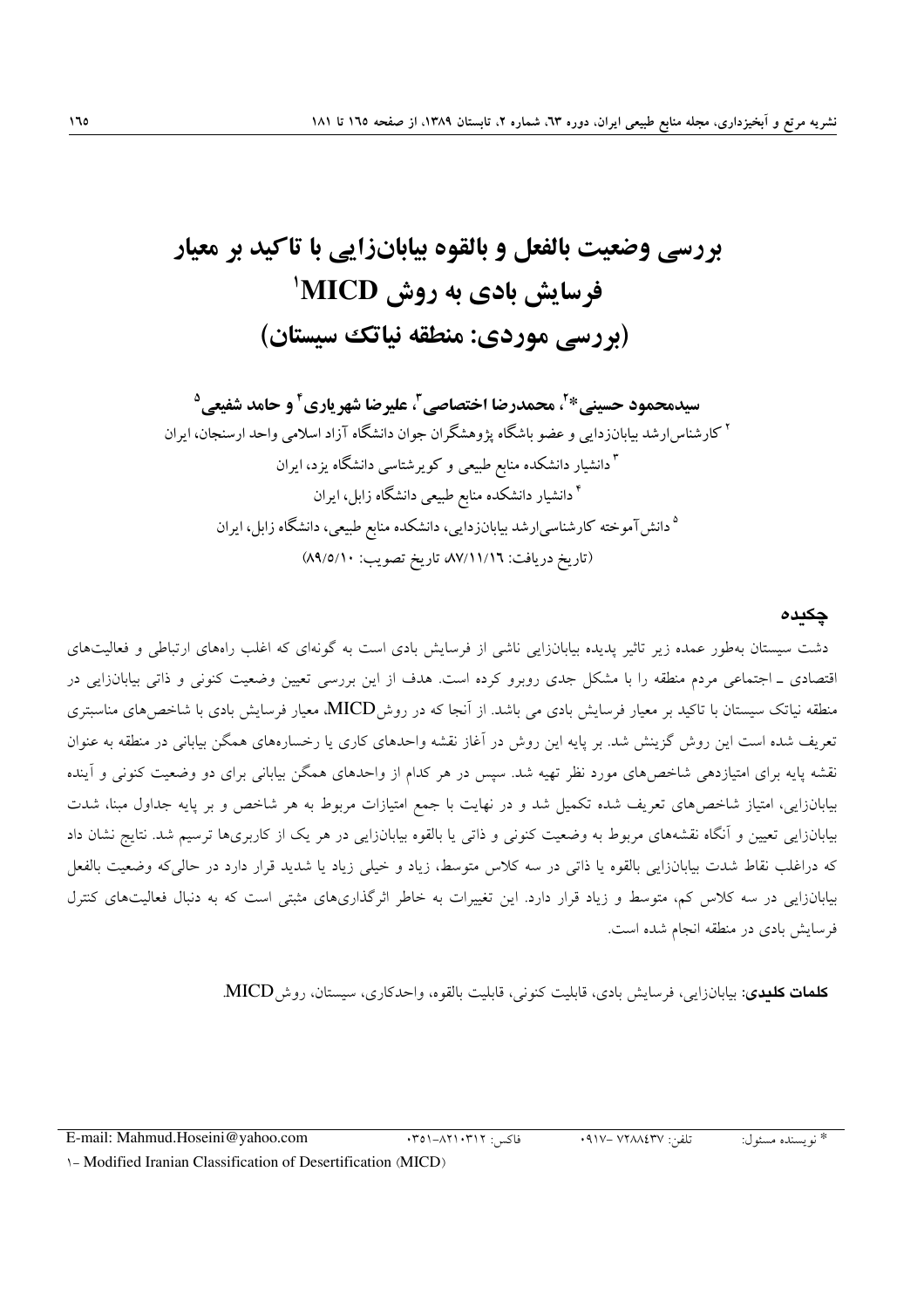تغییر کاربری اراضی، تخریب مراتع، برداشت و حمل ماسه از کف دریاچه و در نهایت ترسیب تپههای ماسهای در اراضی کشاورزی و مسکونی فرآیند تخریب روند تشدیدی به خود گرفته است (UNEP, 2002). لذا برآورد وضعيت کنونی و بالقوه بیابانزایی در این منطقه امری ضروری مینمایاند. تاکنون بررسیهای گستردهای در رابطه با ارزیابی بیابانزایی در نقاط مختلف جهان و ایران انجام شده که برخی از آنها به شرح زیر میباشد:

لادیسا و همکاران، نوع و شدت بیابانزایی منطقه باری ایتالیا را با بهرهگیری از روش MEDALUS<sup>؟</sup> بررسی نمودند. در این بررسی شش شاخص خاک، اقلیم، پوشش گیاهی، کاربری اراضی، مدیریت کیفیت و شاخص فشار انسانی مورد بررسی قرار گرفت که در نهایت به کمک میانگین هندسی شاخصهای مورد نظر، نقشه نهایی بیابان;ایی منطقه ترسیم شد (Ladisa et al,2002).

اختصاصي و مهاجري، ضمن معرفي روش پهنه بندي نوع و شدت بیابانزایی اراضی در ایران با نام ICD<sup>۲</sup>، مساحتی بالغ بر ١٠ ميليون هكتار از اراضى ايران مركزى را مورد بررسی قرار دادند (Ekhtesasi& Mohajeri,1995).

چمن پیرا و همکاران، بیابانی شدن اراضی منطقه کوهدشت را با بهرهگیری از مدل ICD مورد بررسی قرار دادند. نامبردگان در بررسی خود بهاین نتیجه رسیدند که، عامل اصلی تخریب در منطقه مورد بررسی تخریب منابع آب با زیرعامل پمپاژ و افت سفره بوده و منطقه مورد بررسی در سه کلاس کم، متوسط و زیاد شدت بیابانزایی قرار می گیرد (Chamanpira et al, 2006).

زهتابیان و همکاران، اقدام به ارزیابی توان بیابانی شدن اراضی منطقه ماهان کرمان با تجزبه و تحلیل روشهای FAO-UNEP و ICD نمودند. بر پايه نتايج بدست آمده، عمدهترین فرآیندهای موثر در بیابانزایی منطقه مقدمه

166

فرسایش بادی در مناطق بیابانی دارای شدت بیشتری بوده و با قدرت زیادتری منجر به تخریب اراضی می شود. شایان یادآوری است که در ایجاد فرسایش بادی و تخریب حاصل از آن عاملهای چندی از جمله شدت و مدت وزش باد، ویژگیهای فیزیکی و شیمیایی خاک، توپوگرافی منطقه، وضعیت پوشش گیاهی و... دخالت دارند که کلیه آنها در ارتباط با هم بوده و به اتفاق منجر به افزایش یا کاهش شدت فرسایش بادی در یک منطقه می شوند (Ahmadi,2005). آثار یدیده بیابان;ایی را می توان در هر منطقه به کمک ظهور، پارهای از فرآیندهای تخریبی در اکوسیستم دید و برای ارزیابی، آنها را به کمک روش های چندی به صورت کیفی و کمی توصیف کرد. بنا به بررسی های صورت گرفته توسط IFAD'، بیابانزایی ۴۰ درصد از کل اراضی زمین را تهدید نموده و سالانه ١٢ میلیون هکتار از اراضی را زیر تاثیر مستقیم خود قرار می دهد. این پدیده سالانه ۴۲ میلیارد دلار به اقتصاد جهانی زیان رسانده و حدود ٢ میلیارد نفر از مردم جهان با این پدیده روبرو بوده و سالانه موجب مهاجرت ۵ میلیون نفر از شهر و كاشانه خود مي شود (Hoseini,2008). همچنين در بررسی انجام شده در شهرستان زابل، میزان آسیب و زیانهای ناشی از فرسایش بادی به جادههای ارتباطی، هجوم ماسەهای روان به مناطق مسکونی، تعطیلی مدارس و لغو برنامه پروازهای هوایی بالغ بر ۱۷۷/۳۵۰ میلیارد ریال برآورد شده است (Miri et al, 2009). هدف از این بررسی تعیین وضعیت کنونی و بالقوه (طبیعی) بیابان زایی منطقه نیاتک سیستان با بهرهگیری از مدل مطرحMICD می باشد، که برای اولویت بندی عملیات بیابانزدایی اعم از مبارزه بیولوژیکی و مکانیکی، در قالب طرح های بیابانزدایی با تاکید بر توجیه فنی و معیارهای اقتصادی- اجتماعی منطقه قابل توصيه و اجرا است. در منطقه سيستان به علت رخداد خشکسالی های هواشناسی و هیدرولوژیکی اخیر،

Y - Mediterranean Desertification And Land Use sensitive (MEDALUS).

r- Iranian Classification of Desertification (ICD).

 $t$ - Food and Agriculture Organization - United Nation Environment Programmer (FAO-UNEP).

<sup>\-</sup> International Fund for Agricultural Development  $(IFAD)$ .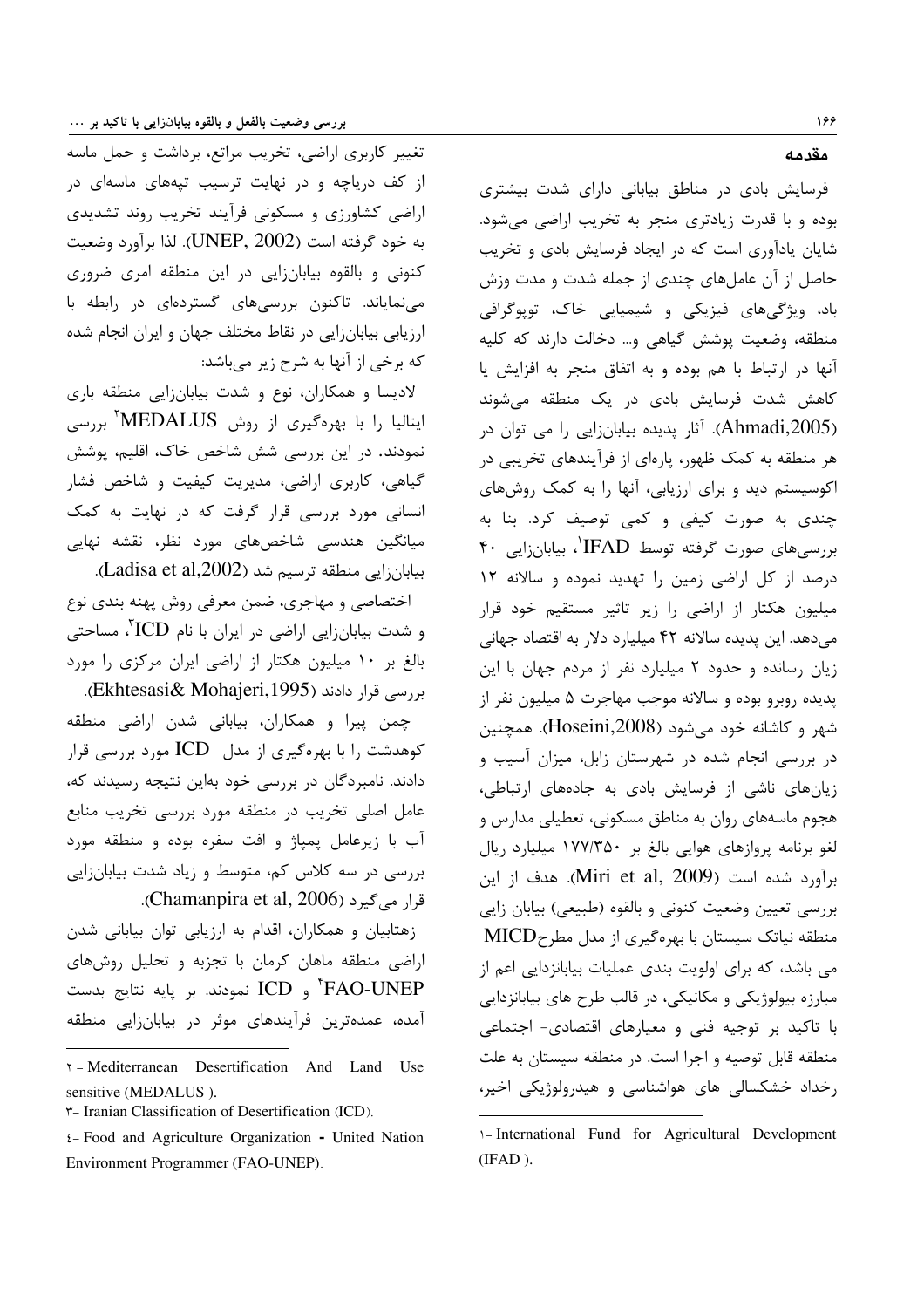فرسایش آبی بیان شد. از مجموع اراضی بررسی شده، حدود ۳۲/۳۱ درصد از منطقه دارای شدت بیابانزایی متوسط و ۶۶/۷۸ درصد دارای شدت بیابانزایی زیاد تشخیص داده شد (Zehtabian et al, 2006).

محمدقاسمی، وضعیت بیابانزایی منطقه پشتآب و شیبآب زابل را با بهرهگیری از مدل مدالوس و با تاکید بر معیار آب و خاک مورد بررسی قرار داد. با توجه به دو معیار اصلی گزینش شده در این تحقیق، نقشه نهایی بیابانزایی منطقه مبین میزان شدید و بسیار شدید روند بیابانزایی می باشد (Mohammadghasemi, 2006).

#### مواد و روشها

#### معرفى محدوده مورد مطالعه

منطقه مورد بررسی در شرق شهرستان زابل قرار دارد. فاصله آن تا شهر زابل حدود ١٣ كيلومتر مي باشد. اين عرصه با گستره ۴۸۱۹/۶ هکتار و ارتفاع متوسط ۴۷۰ متر از سطح دریای آزاد در موقعیت جغرافیایی ۳۳ ۳۶ ۶۱ تا ٔ۵۶ ۴۱ ۶۱ علول خاوری و ۳۵ ۳۰ تا ۲۳ تا ۲۱ عرض شمالی دشت سیستان قرار گرفته است.

#### روش تحقيق

در این تحقیق عاملهای فرسایش بادی موثر در تشدید پدیده بیابانزایی منطقه نیاتک سیستان به صورت گام به گام مورد بررسی قرار گرفته و در نهایت نقشه شدت بیابانزایی منطقه در دو ضعیت بالفعل و بالقوه مورد مقایسه قرار گرفته است. مراحل بررسی به شرح زیر میباشد.

## – تعیین و جداسازی نوع واحدهای کاری یا واحدهای همگن بیابانی

برای ارزیابی پدیده بیابانزایی به روشMICD ، در آغاز به کمک بررسیهای پایه اعم از، جورها و جامعههای گیاهی (Plant Type) و نقشه کاربری اراضی (Land use)، واحدهای همگن بیابانی به شرح زیر پهنه بندی شد. - اراضی با کاربری جنگلی و مرتعی.

- اراضی با کاربری کشاورزی. - اراضي بدون كاربري مشخص (جدول ٨). بدین منظور علاوه بر بازدیدهای صحرایی از روش بنا طبقەبندى نظارت نشدە ( Un Supervised Classification) با بهرهگیری از نرم افزار ERDAS 9.1 و به كاركيرى تصاوير ماهوارهاى IRS سال ٢٠٠۶ ىھرە گرفتە شد.

#### – امتیازدهی به شاخصها

یکی از ویژگیهای روش MICD تفاوت شاخصهای امتیازدهی با توجه به کاربری های مختلف اراضی است از آنجا که شاخصهای ارزیابی بیابانزایی در اراضی زیر کشت با اراضی مرتعی و یا اراضی بدون بهرهگیری متفاوت میباشد در این روش بسته به نوع کاربری اراضی از شاخصهای متفاوتی بهرهگیری میشود. این شاخصها به صورت مجزا در جداول شماره ۱ تا ۷ آمده است. پس از امتیازدهی به شاخصها، در پایان با جمع امتیازات اختصاص یافته برای هر کاربری، امکان تعیین شدت بیابانزایی و تهیه نقشه وضعیت کنونی و ذاتی بیابانزایی برای منطقه فراهم میشود.

از آنجا که در روش یادشده شمار شاخصها در کاربری های مختلف یکسان نبود، پیش از آغاز ارزیابی وضعیت بیابانزایی در منطقه مورد بررسی، شمار شاخصها در همه کاربریها یکسان و همسنگ شد. بدین صورت که در جدول مربوط به ارزیابی وضعیت کنونی بیابانزایی اراضی بدون کاربری، شاخص بافت خاک اضافه شد و در جدول مربوط به ارزیابی وضعیت کنونی بیابانزایی در اراضی با کاربری جنگل و مرتع، شاخص تراکم پوشش گیاهی مؤثر در سطح خاک و تراکم سنگریزه (بزرگتر از ۲ میلیمتر) در سطح خاک در یک گروه قرار گرفتند (Ahmadi et al,  $.2006$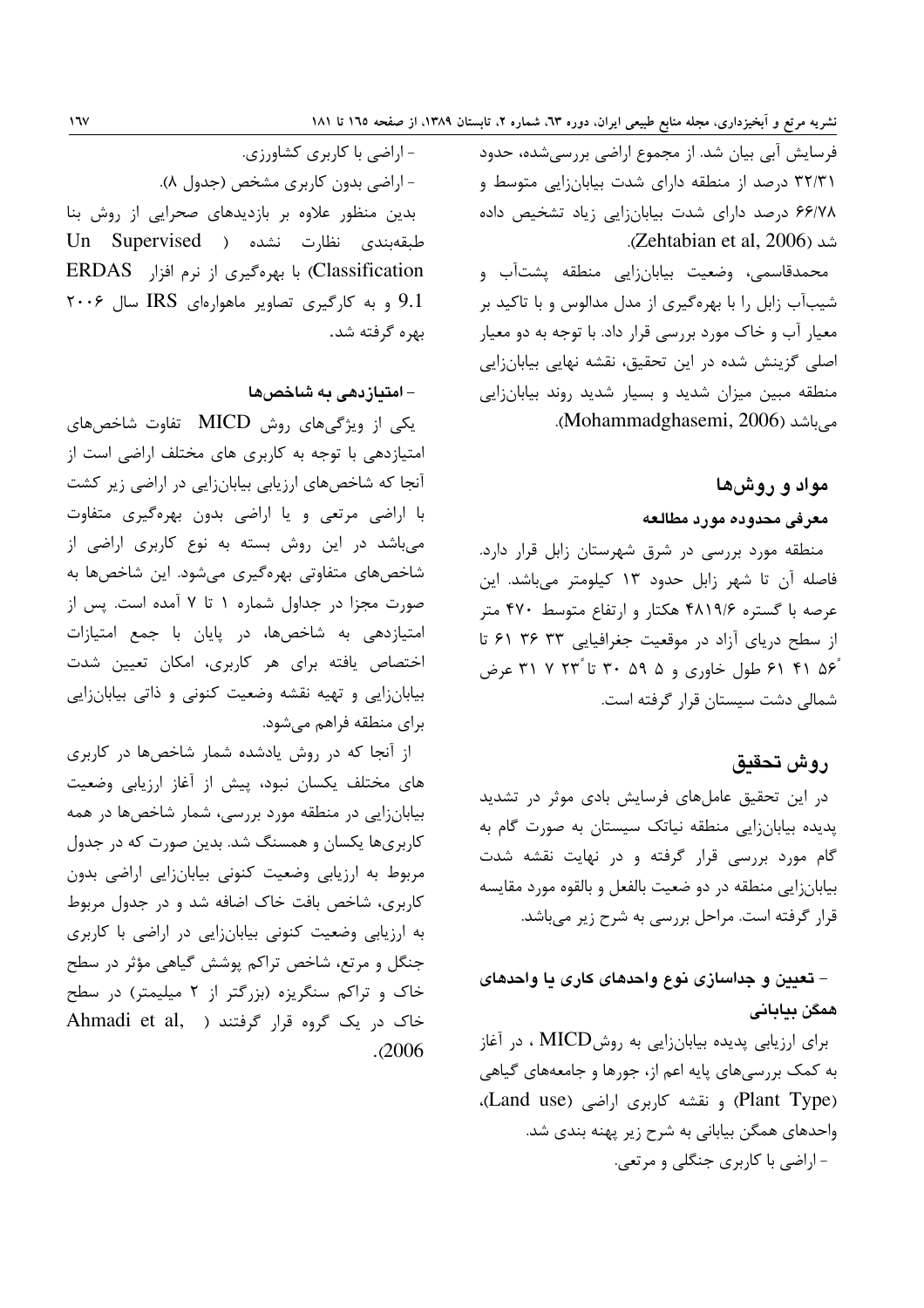|                          |                                      |                  | روصعیت حنونی بیابان(یی) |                                                      |  |
|--------------------------|--------------------------------------|------------------|-------------------------|------------------------------------------------------|--|
| ریز شاخص و دامنه امتیاز  |                                      |                  |                         |                                                      |  |
| خیلی شدید ۴-۳            | شدید ۳-۲                             | متوسط ۲-۱        | کم ۱–∙                  | نوع شاخص                                             |  |
| کمتر از ۱۰درصد           | ۲۵-۱۰درصد                            | ۲۵-۵۰ درصد       | ۵۰– درصد                | تراکم پوشش گیاهی مؤثر در سطح خاک                     |  |
|                          |                                      |                  |                         |                                                      |  |
| کمتر از ۲۰درصد           | ۴۰-۲۰ درصد                           | ۴۰-۲۰ درصد       | بیش از ۷۰ درصد          | تراکم سنگریزه (بزرگتر از ۲ میلیمتر) در سطح خاک       |  |
| کمتر از ۳ ماه و منبنا به | كمتر از ۶ ماه و                      | بیش از ۹ ماه     |                         |                                                      |  |
| با فصل باد               | منبنا به بر فصل<br>باد               | سال              | در همه طول سال          | مدت زمان ماندگاری گیاه در سطح خاک                    |  |
| خیلی زیاد                | زياد                                 | کم               | بسیار کم                | آثار آشفتگی ناشی از تردد دام و ادوات در سطح خاک      |  |
|                          | ۶۰–۲۰ روز در                         | ۲۰–۱۰ روز در     | کمتر از ۱۰ روز در       | تداوم وزش باد با سرعت بيش از سرعت آستانه             |  |
| بیش از ۶۰ روز در سال     | سال                                  | سال              | سال                     | (۶ متر در ثانیه در ارتفاع ۱۰ متری)                   |  |
| خیلی زیاد بیش از ١٠      | $\gamma - \gamma \cdot \alpha$ زیاد، | کم، کمتر از ۲    | بسيار كم، غيرقابل       | أثار باد ساییدگی خاک و ظهور رخسارههای شلجمی شکل      |  |
| درصد عرصه                | درصد عرصه                            | درصد عرصه        | مشاهده                  | و یا کلوت و یاردانگ در سطح خاک                       |  |
| کمتر از ۰/۵ کیلوگرم بر   | ۰۱ - ۱/۰ کیلوگرم                     | ۲-۱ کیلوگرم بر   | بیش از ۲ کیلوگرم        | مقاومت فشاری خاک در شرایط خشک                        |  |
| سانتي متر مربع           | بر سانتی متر مربع                    | سانتي متر مربع   | بر سانتی متر مربع       |                                                      |  |
| نبکا و ربدو و پهنه       | اشكال انباشت                         | اشكال انباشت     | اشكال انباشت ماسه       |                                                      |  |
| ماسهای بیش از ۱۰ درصد    | رسوبات بادی ۱۰-                      | رسوبات بادى كمتر | بادی در سطح خاک         | آثار انباشت خاک (ماسه بادی) در پای گیاهان و یا سنگها |  |
| عرصه                     | <b>۲</b> درصدعرصه                    | از ۲ درصد عرصه   | ديده نميشود.            |                                                      |  |

#### جدول ۱– شاخصهای ارزیابی فرسایش بادی در اراضی با کاربری مرتعی و جنگلی مخروبه در مقیاس ۱/۵۰۰۰۰

 $(A\cup A)$  and  $(A\cup B)$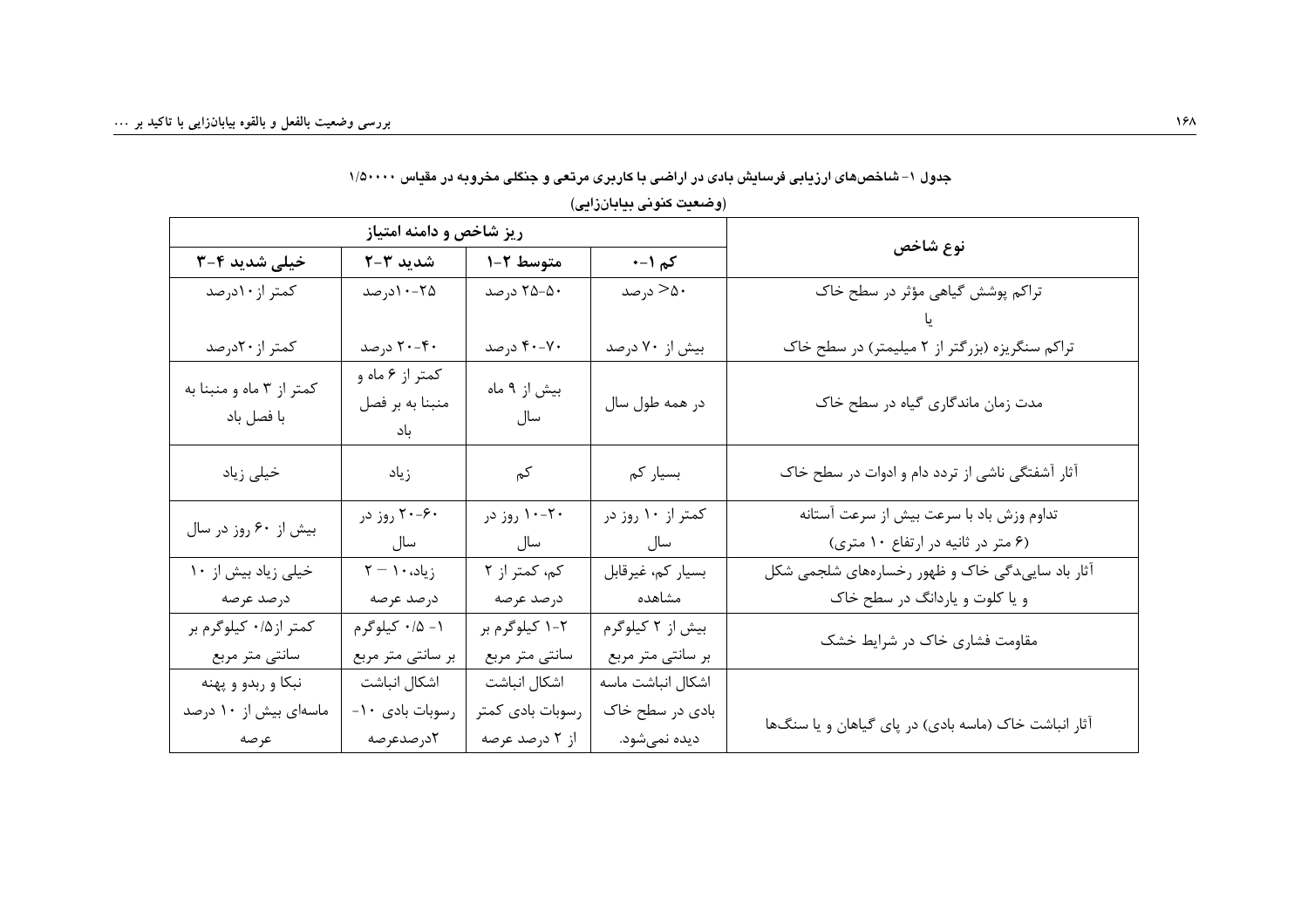|                      | ریز شاخص و دامنه امتیاز |                         |                                        |                                                                                                         |  |
|----------------------|-------------------------|-------------------------|----------------------------------------|---------------------------------------------------------------------------------------------------------|--|
| خیلی شدید ۴-۳        | شدید ۳-۲                | متوسط ۲-۱               | کم ۱−۰                                 | نوع شاخص                                                                                                |  |
| خیلی زیاد            | زياد                    | کم                      | بسیار کم                               | امکان کاهش تراکم پوشش گیاهی مؤثر در سطح خاک در پارهای<br>از سالها، ناشی از تغییر اقلیم، شخم، بوته کنی و |  |
| کم                   | متوسط                   | زياد                    | خیلی زیاد                              | وجود سنگریزه درشت تر از ٢ میلیمتر در پروفیل خاک                                                         |  |
| کم                   | متوسط                   | زياد                    | خیلی زیاد                              | امکان تشکیل قشر رسی و یا نمکی اشباع در سطح خاک                                                          |  |
| خیلی زیاد            | زياد                    | متوسط                   | کم                                     | كلاس فرسايش و رسوب دهي به روش اريفر ١                                                                   |  |
| تخريب شديد           | تخريب زياد              | آثار تخريب قابل<br>ديدن | قرق ـ حفاظتي و يا<br>بهطور كامل متعادل | مديريت مرتع و يا جنگل                                                                                   |  |
| بیش از ۶۰ روز در سال | ۶۰ - ۲۰ روز در<br>سال   | ۲۰ – ۱۰ روز در<br>سال   | کمتر از ۱۰ روز در<br>سال               | تداوم وزش باد با سرعت بیش از سرعت آستانه (۶ متر در ثانیه در<br>ارتفاع ۱۰ متری)                          |  |

|  |  |  |  |  | جدول ۲– شاخصهای ارزیابی فرسایش بادی در اراضی با کاربری مرتعی و جنگلی مخروبه در مقیاس ۱٬۵۰۰۰۰ |
|--|--|--|--|--|----------------------------------------------------------------------------------------------|
|--|--|--|--|--|----------------------------------------------------------------------------------------------|

(وضعيت بالقوه يا ذاتي بيابانزايي)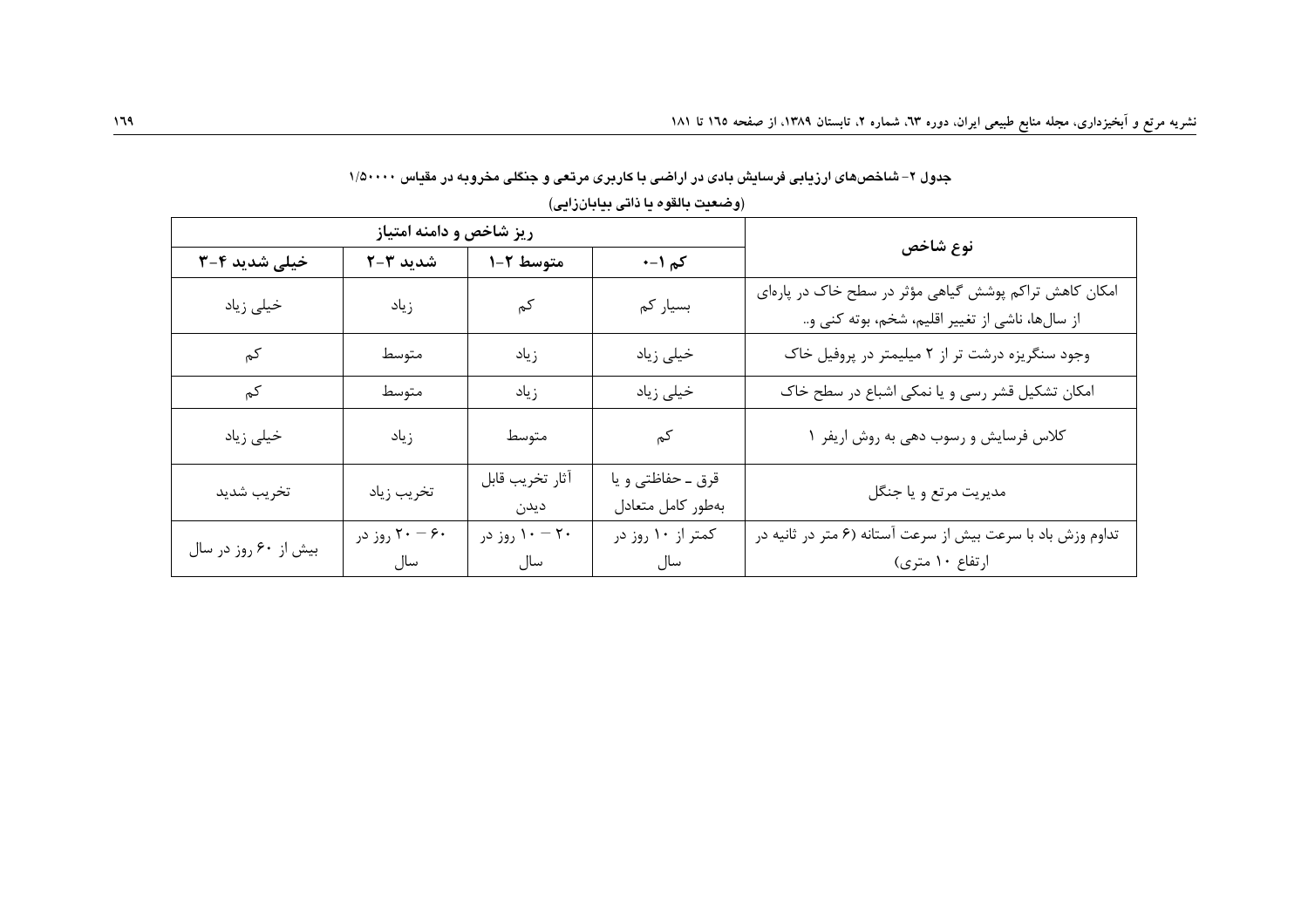| خیلی شدید ۳-۳                                                                                              | شدید ۳–۲                                                                                                        | متوسط ۲-۱                                                                 | کم ۱−۰                                                                                                                                  | نوع شاخص                                                                       |
|------------------------------------------------------------------------------------------------------------|-----------------------------------------------------------------------------------------------------------------|---------------------------------------------------------------------------|-----------------------------------------------------------------------------------------------------------------------------------------|--------------------------------------------------------------------------------|
| بیش از ۸۰ درصد از منطقه زیر زراعت آبی<br>و ديم اراضي باغي جدا و دور از هم                                  | بیش از ۵۰ درصدی از<br>منطقه زیر زراعت آبی و<br>ديم                                                              | بیش از ۲۰ درصد از اراضی<br>منطقه زير زراعت – اراضي<br>باغي فيما بين زراعي | كليه اراضي به صورت باغها و<br>یا کشت گونههای دا <sub>ی</sub> می،<br>بدون أيش زراعي                                                      | الگوهای کاشت در محدوده اراضی زیرکشت<br>(کشاورزی)                               |
| بیش از ۸۰ درصد کشتزارها مورد بررسی<br>بدون بادشکن مناسب و یا گستره بادشکن به<br>کل کشتزارها کمتر از ۱ درصد | بیش از ۵۰ درصد<br>كشتزارها مورد بررسى<br>بدون بادشكن مناسب ويا<br>گستره بادشکن به کل<br>کشتزارها کمتر از ۳ درصد | گونههای درختی موازی با<br>مسیر باد و یا بخشی از بدون<br>بادشکن درختی است  | گونههای درختی عمود بر<br>بادهای فرساینده و یا کشتزارها<br>داراى بادشكن مناسب هستند<br>– بیش از ۵ درصد کشتزارها<br>اختصاص به بادشكن دارد | وضعیت بادشکن در پیرامون کشتزارها                                               |
| ساختمان خاک پودری و امکان تشکیل<br>کلوخه محدود می باشد                                                     | میزان کلوخهای شدن<br>خاک بسیار کم است -<br>خاک زیر دیسک                                                         | میزان کلوخهای شدن<br>خاک کم است از خیش های<br>مناسب                       | شخم کلوخههای عمود بر باد<br>– بهرهگیری شخم موازی با باد                                                                                 | مدیریت خاک و زمین                                                              |
| لومى – ماسەاى                                                                                              | شنی لومی <sup>—</sup> لومی شنی                                                                                  | رسی شنی                                                                   | سنگریزهای و یا رسی                                                                                                                      | بافت خاک                                                                       |
| بهطور معمول پس از برداشت محصول،<br>كليه بقايا نيز جمع شده و يا توسط دام چرا<br>مىشود                       | بقایای گیاهی با تراکم<br>۲۰−۵ درصد ایستا و<br>۴۰-۲۰ درصد خوابیده                                                | بقایای گیاهی با تراکم<br>۴۰-۲۰ درصد ایستا و یا<br>۶۰–۵۰ درصد خوابیده      | باقی ماندن بقایا پس از<br>برداشت محصول با تراكم بيش<br>از ۵۰ درصد و ايستا با ارتفاع<br>بیش از ۳۰ سانتی متر                              | مدیریت بقایای گیاهی                                                            |
| خاک سطحی در طول سال خشک و به<br>شدت کمتر از حد پژمردگی                                                     | خاک سطحی بهطور<br>عموم خشک و پایینتر از<br>حد پژمردگی                                                           | رطوبت خاك، هميشه<br>بالاتر از حد رطوبت<br>پژمردگی                         | خاک همیشه مرطوب، در حد<br>رطوبت مزرعهاى                                                                                                 | رطوبت خاک و دور آبیاری                                                         |
| بیش از ۶۰ روز در سال                                                                                       | ۴۰ - ۲۰ روز در سال                                                                                              | ۲۰ - ۱۰ روز در سال                                                        | کمتر از ۱۰ روز در سال                                                                                                                   | تداوم وزش باد با سرعت بیش از سرعت<br>آستانه (۶ متر در ثانیه در ارتفاع ۱۰ متری) |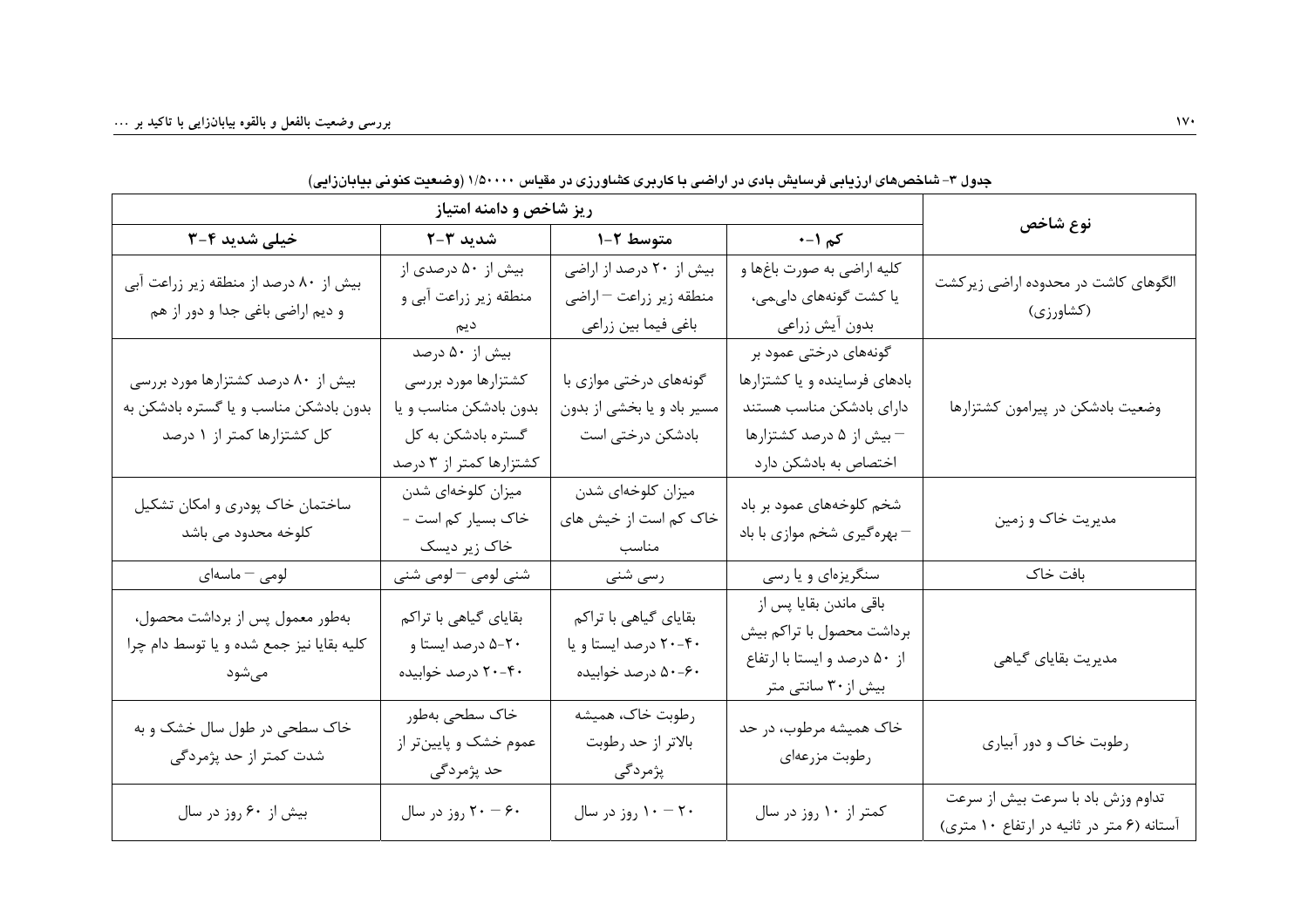| خیلی شدید ۴-۳                                                                                               | شدید ۳–۲                                                                                                     | متوسط ۲-۱                                                                                                  | کم ۱−۰                                                                                  | نوع شاخص                                                                                   |
|-------------------------------------------------------------------------------------------------------------|--------------------------------------------------------------------------------------------------------------|------------------------------------------------------------------------------------------------------------|-----------------------------------------------------------------------------------------|--------------------------------------------------------------------------------------------|
| بخش اعظمي از اراضي<br>کشاورزی به زراعی دائمی به<br>كشت گونههاى يكساله<br>اختصاص يافته است                   | روند تبديل باغها به زراعت<br>سريع و بهطور عموم تمايل<br>کشت گونههای یکساله دارند                             | بخشی از باغهای در حال<br>تبدیل به اراضی زراعی است ولی<br>بەطور عموم گونەھای چند سالە<br>کشت میشود          | گرایش کشاورزان نسبت به تبدیل<br>باغها به اراضی زراعی کم ومحدود<br>است                   | تغییردرالگوهای کشت از گونههای درختی<br>و یا زراعی چند ساله به سوی گونههای<br>يكساله و حساس |
| پیرامون کشتزارها بدون هر<br>نوع بادشکن می باشد                                                              | روند حذف بادشكن ها<br>شديد بوده و يا تمايل به<br>احداث بادشكن در پيرامون<br>کشتزارها نیز بسیار کند<br>مىباشد | به دلایل مختلف، از جمله کم<br>آبی ، پارهای از کشتزارها با حذف<br>بادشكن همراه است                          | زارعين بادشكنهاى پيرامون<br>کشتزارها خود را حذف نمی کنند،<br>بلكه آنها را افزايش مىدهند | وضعيت احداث و يا حذف بادشكن در<br>پيرامون كشتزارها                                         |
| با مديريت نادرست، بخش<br>زیادی از خاکها شرایط<br>کلوخهای خود را از دست<br>داده و حساس به بادبردگی<br>مىشوند | با افزايش املاح مضر، روند<br>کلوخه خاک به شدت<br>کاهش می یابد                                                | با افزایش املاح مضر (از جمله<br>نمک هالیت) در خاک و یاکمبود<br>موادآلي روندكلوخهاى شدن<br>خاک کاهش می یابد | با افزایش رس و یا مواد پایدار<br>کننده به خاک، روند کلوخهای شدن<br>خاک تشدید میشود.     | تغییرات بافت و ساختمان خاک                                                                 |
| أيش گذاري و رها سازي<br>اراضی به دلایل مختلف بسیار<br>سريع                                                  | أيش گذاري و رها سازي<br>اراضي به دلايل مختلف به<br>نسبت سريع                                                 | أيش گذاري اراضي يا رها سازي<br>اراضی به دلایلی چون کاهش<br>منابع آب، مهاجرت و غیره رو به<br>افزايش است     | أيش گذاري بسيار محدود                                                                   | أيش گذاري و يا رهاسازي اراضي                                                               |
| خیلی زیاد                                                                                                   | زياد                                                                                                         | متوسط                                                                                                      | کم                                                                                      | قابلیت فرسایش و رسوبدهی خاک اراضی<br>کشاورزی به روش اریفر ۲                                |
| $>\hspace{-2.1mm}\epsilon.$                                                                                 | $\mathbf{y} \cdot -\mathbf{y} \cdot$                                                                         | $\mathcal{N} - \mathcal{N}$ .                                                                              | $<\, \backslash$ .                                                                      | تداوم وزش باد با سرعت بیش از سرعت<br>آستانه (۶ متر در ثانیه در ارتفاع ۱۰ متری)             |

حدول ۴– شاخص های از زیابی فرسایش بادی در از اضبی با کاربری کشاورزی مقیاس ۱/۵۰۰۰۰ (وضعیت بالقوم با ذاتی بیابان زابی)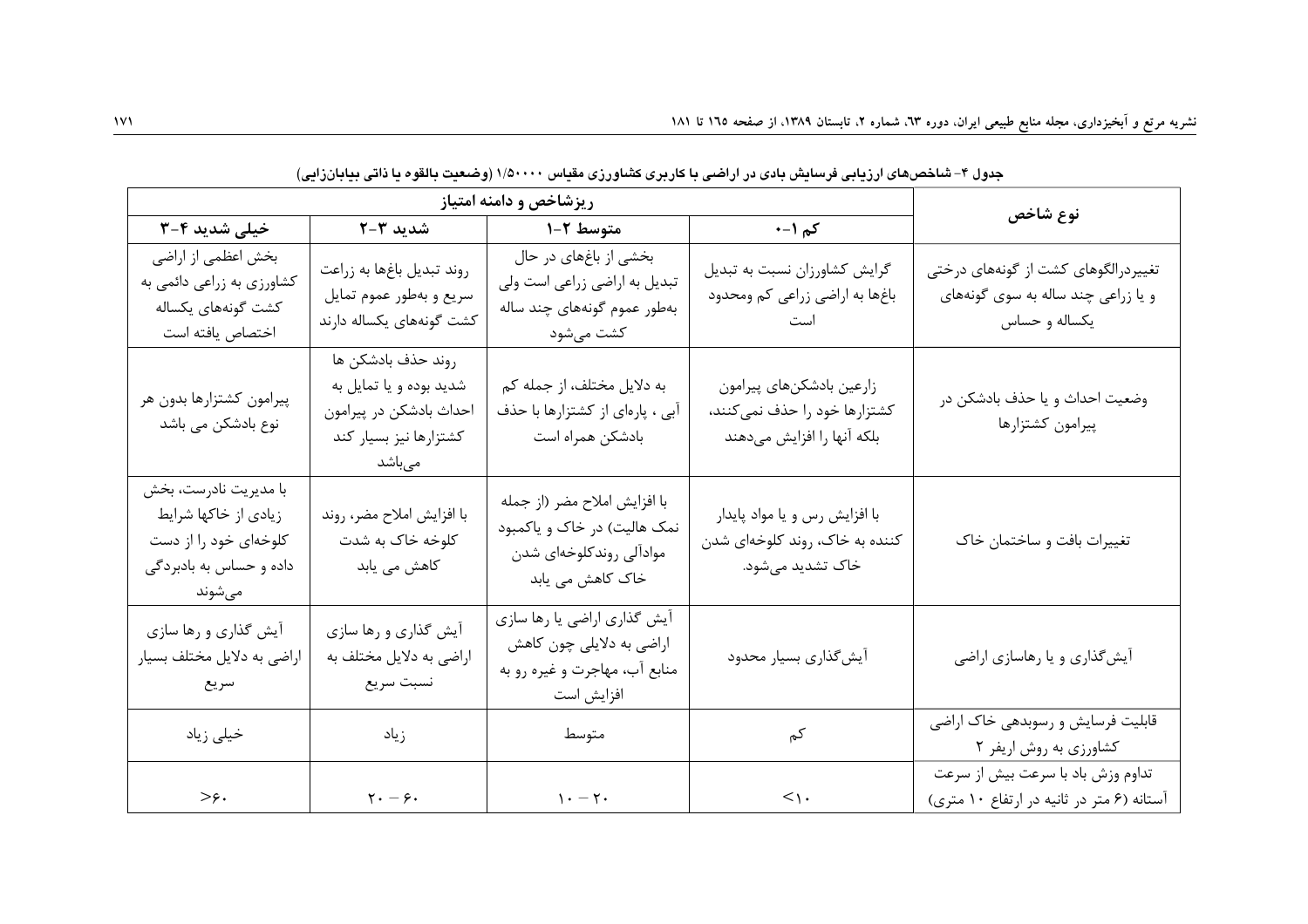| خیلی شدید ۴-۳                                                                           | شدید ۲–۲                                                                                             | متوسط ۲-۱                                                                       | کم ۱–∙                                                                 | نوع شاخص                                                                       |
|-----------------------------------------------------------------------------------------|------------------------------------------------------------------------------------------------------|---------------------------------------------------------------------------------|------------------------------------------------------------------------|--------------------------------------------------------------------------------|
| سنگ و خاک سطحی بسیار<br>حساس و پودری در همه طول<br>سال، سنگریزه سطحی کمتر از<br>۲۰ درصد | سنگ و یا خاک بهنسبت<br>حساس، و یا کراست رسی نمکی<br>نیمه پایدار، سنگریزه خاک<br>سطحی کمتر از ۴۰ درصد | نيمه سنگى، سنگفرش<br>غیرمتراکم (۷۰-۴۰<br>درصد)، كراست بەنسبت<br>سخت رسی یا نمکی | بەطور كامل سنگى،<br>سنگفرشي بيش از ۷۰ درصد،<br>کراست رسی و یا نمکی سخت | وضعيت سطحي خاك                                                                 |
| خیلی زیاد                                                                               | زياد                                                                                                 | کم                                                                              | بسیار کم                                                               | آثار آشفتگی ناشی از تردد دام و ادوات در<br>سطح خاک                             |
| بیش از ۶۰ روز در سال                                                                    | ۴۰ - ۲۰ روز در سال                                                                                   | ۲۰ - ۱۰ روز در سال                                                              | کمتر از ۱۰ روز در سال                                                  | تداوم وزش باد با سرعت بیش از سرعت<br>آستانه (۶ متر در ثانیه در ارتفاع ۱۰ متری) |
| خیلی زیاد، بیش از ۱۰ درصد<br>عرصه                                                       | زیاد، ۱۰–۲ درصد عرصه                                                                                 | کم، کمتر از ۲ درصد<br>عرصه                                                      | بسيار كم، غير قابل ديدن                                                | آثار باد ساییدگی خاک و ظهور رخسارههای<br>شلجمی شکل و یا کلوت و یاردانگ در سطح  |
| کمتر از ۰/۵ کیلوگرم بر<br>سانتي متر مربع                                                | ۰/۵ - ۱ کیلوگرم بر سانتی<br>متر مربع                                                                 | ۲ – ۱ کیلوگرم بر سانتی<br>متر مربع                                              | بیش از ۲ کیلوگرم بر سانتی<br>متر مربع                                  | مقاومت فشاری خاک در شرایط خشک                                                  |
| نبکا و ربدو و پهنه ماسهای<br>بیش از ۱۰ درصد عرصه                                        | اشكال انباشت رسوبات بادى<br>۰۱– ۲ درصد عرصه                                                          | اشكال انباشت رسوبات<br>بادی کمتر از ۲ درصد<br>عرصه                              | اشکال انباشت ماسه بادی در<br>سطح خاک دیده نمیشود                       | آثار انباشت خاک (ماسه بادی) در پای<br>گیاهان و یا سنگ ها                       |
| لومى – ماسەاى                                                                           | شنی لومی – لومی شنی                                                                                  | رسی شنی                                                                         | سنگریزهای و یا رسی                                                     | بافت خاک                                                                       |

جدول ۵– شاخصهای ارزیابی فرسایش بادی در اراضی بدون کاربری (بیابان های طبیعی مثل کومهای لخت، تپه ماهوری لخت، تپههای ماسهای لخت، سطوح سنگفرشی، کویرها و کلیه اراضی لخت و بدون پوشش گیاهی)در مقیاس ۱/۵۰۰۰۰ (وضعیت کنونی بیابانزایی)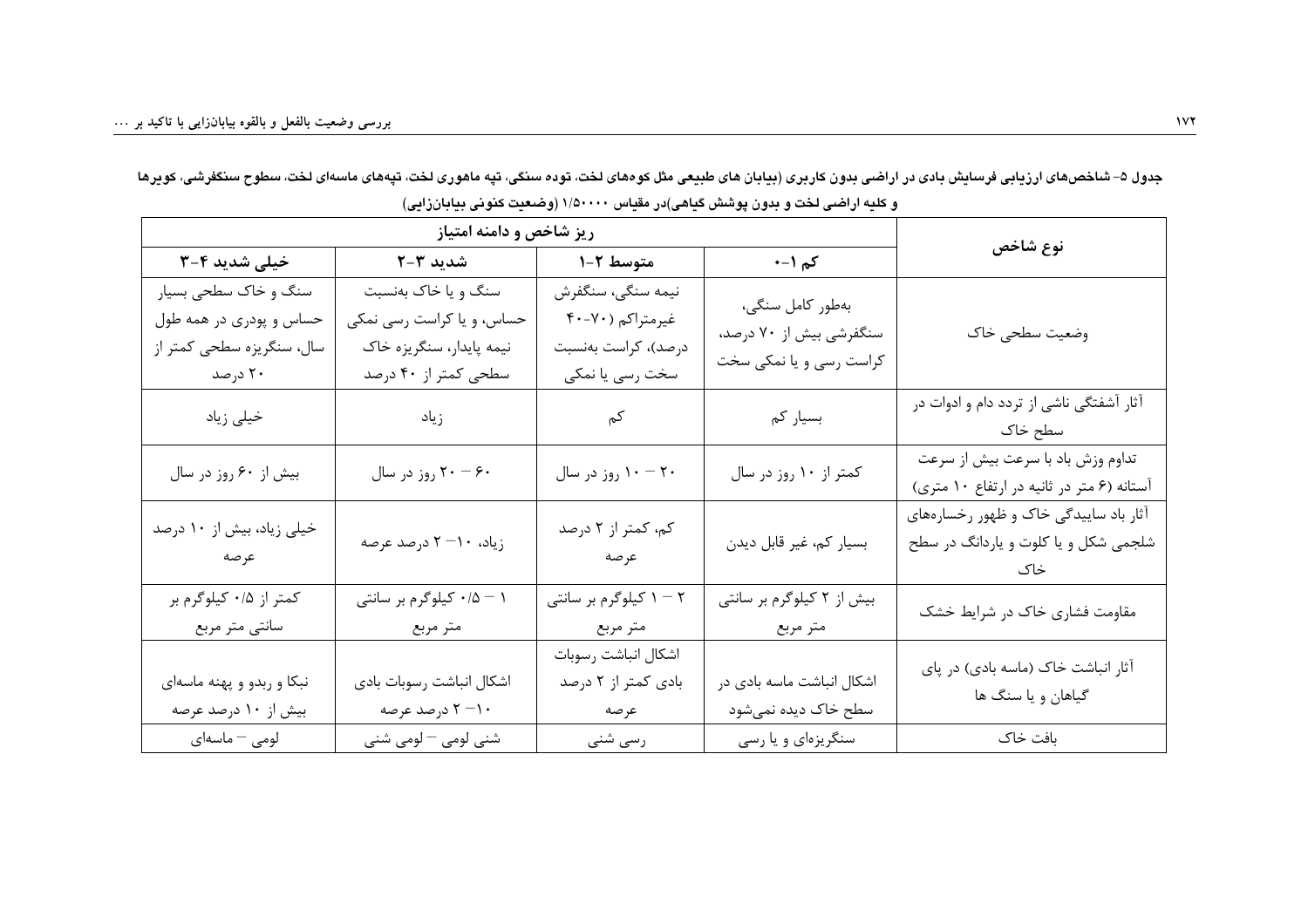| خیلی شدید ۴-۳                                    | شدید ۳-۲                                             | متوسط ۲-۱                                                  | کم ۱–∙                                                                                                  | نوع شاخص                                                                              |
|--------------------------------------------------|------------------------------------------------------|------------------------------------------------------------|---------------------------------------------------------------------------------------------------------|---------------------------------------------------------------------------------------|
| کم                                               | متوسط                                                | زياد                                                       | خیلی زیاد                                                                                               | وجود سنگریزه درشت تر از ۲ میلیمتر در<br>پروفيل خاک                                    |
| كم                                               | متوسط                                                | زياد                                                       | خیلی زیاد                                                                                               | امکان تشکیل قشر رسی و یا نمکی اشباع<br>در سطح خاک                                     |
| خیلی زیاد                                        | زياد                                                 | متوسط                                                      | کم                                                                                                      | كلاس فرسايش و رسوب دهي به روش<br>اريفر ۱                                              |
| خیلی زیاد                                        | زياد                                                 | متوسط                                                      | کم                                                                                                      | تغییر مقاومت خاک در برابر آشفتگی                                                      |
| افزايش نمكهاى ناپايدار<br>کننده در خاک سطحی زیاد | افزايش نمكهاى ناپايدار<br>کننده در خاک سطحی<br>متوسط | افزايش نمكهاى<br>ناپایدار کننده در خاک<br>سطحی کم تا متوسط | افزایش نمکهای ناپایدار<br>کننده در خاک سطحی<br>بسیار کم و یا تجمع نمک<br>در سطح خاک در حد بالا<br>اشباع | افزایش نمکهای ناپایدار کننده در خاک<br>و یا افزایش نمک در حد بالا اشباع درخاک<br>سطحى |

جدول ۶– شاخصهای ارزیابی فرسایش بادی در اراضی بدون کاربری در مقیاس ۱/۵۰۰۰۰

(وضعيت بالقوه يا ذاتي بيابانزايي)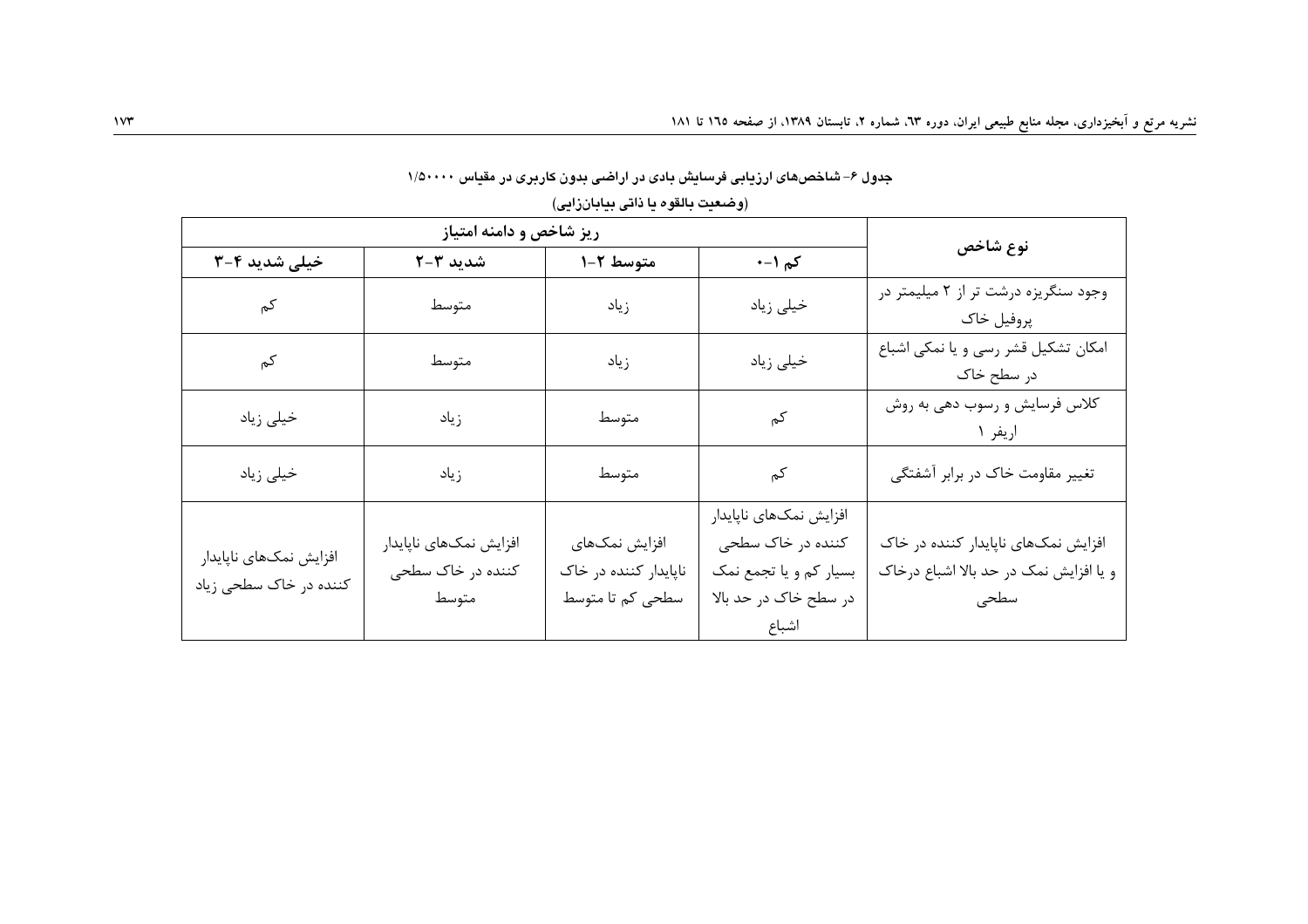شدت بیابانزایی برای هر دو وضعیت (بالفعل و ذاتی)

با توجه به جدولهای بالا مشخصههای مربوط به هر یک از کاربریها امتیازدهی شد. و بر پایه جدول ۷ کلاسهای

| علامت | امتيازات                                 | شدت بیابانزایی |
|-------|------------------------------------------|----------------|
|       | $\cdot - \Delta$ /۶                      | آرام (پنهان)   |
|       | $\Delta$ / $\epsilon$ - 11/ $\tau$       | کم             |
| Ш     | $11/5 - 19/1$                            | متوسط          |
| IV    | $19/1 - 17/9$                            | ز یاد          |
|       | $\gamma \gamma / \gamma - \gamma \gamma$ | شديد (اوج)     |

جدول ۷- کلاسهای شدت بیابانزایی در روش MICD.

#### نتايج

برآورد شد.

بر پایه نتایج بدست آمـده از تفـسیر چـشمی تـصویرهای ماهوارهای و همخوانی مکانی آنها در محـدوده مطالعـاتی ۸ واحد همگن بياباني يا رخساره بيوفيزيكي تشخيص داه شده کـه ویژگـی و گـستره مکـانی آنهـا درجـدول ۸ و شـكل ۱ خلاصه شده است.

به منظور تهیه نقشه رخسارههای بیابانی و همچنین نقشه واحد های همگن با قابلیت بیابانزایی یکسان نیز، عـلاوه بـر تصاوير مـاهورهاى +ETM از نـرم افـزار 3.2 Arc view بهرهگیری شد.

|  |  |  | جدول ۸– تعیین و جداسازی نوع رخسارهها یا واحد های همگن بیابانی در منطقه نیاتک سیستان |
|--|--|--|-------------------------------------------------------------------------------------|
|--|--|--|-------------------------------------------------------------------------------------|

| علامت |                                                                                | چشماندازهای بیابانی (Desert Landscape)             |                                         | رديف |
|-------|--------------------------------------------------------------------------------|----------------------------------------------------|-----------------------------------------|------|
| P/R   | نبکا - دشت رسی- تپههای ماسهای دارای پوشش<br>(Nebka-Clay Plain-Sand dune) كياهي | ۱- اراضی دارای پوشش                                | اراضی دارای پوشش<br>گیاهی اعم از جنگل و |      |
| P/F   | حريم رودخانه فصلي داراي پو شش جنگلي<br>(Riparian)                              | $(P)$ طبیعی                                        | مرتع<br>Range or Forest)                |      |
| Ap/f  | اراضی مالچ پاشی و نهالکاری شده(Mulch)                                          | ۲-اراضی دارای پوشش<br>(area)<br>گیاهی دست کاشت(ap) |                                         |      |
| B/s   | یهنههای ماسهای بدون یوشش گیاهی<br>(Sand Sheet)                                 | $(B)$ اراضی بدون پوشش گیاهی<br>(Bare Land)         |                                         |      |
| B/r   | بستر رودخانه(River Bed)                                                        |                                                    |                                         |      |
| B/b   | تپههای ماسهای بارخان (Barkhan) بدون<br>پوشش گیاهی                              |                                                    |                                         |      |
| B/c   | دشت رسی (دقی) بدون یوشش گیاهی ( Clay<br>(Plain                                 |                                                    |                                         |      |
| A/I   | اراضی کشاورزی فاریاب (Irrigation)                                              | اراضی کشاورزی(A)<br>(Agricultural Land)            |                                         |      |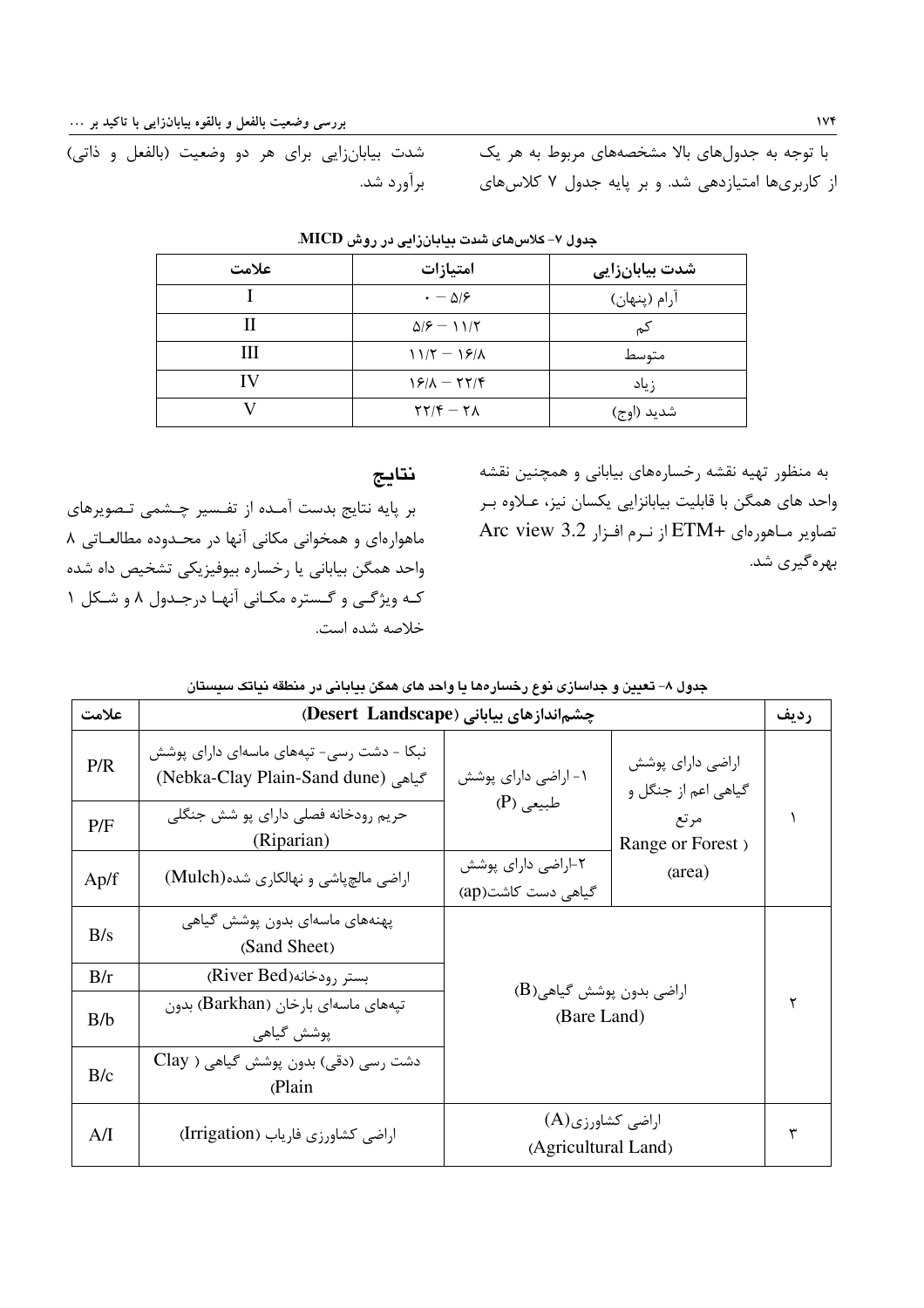

شکل ۱– نقشه واحد های کاری یا همگن بیابانی منطقه مورد بررسی (نیاتک سیستان).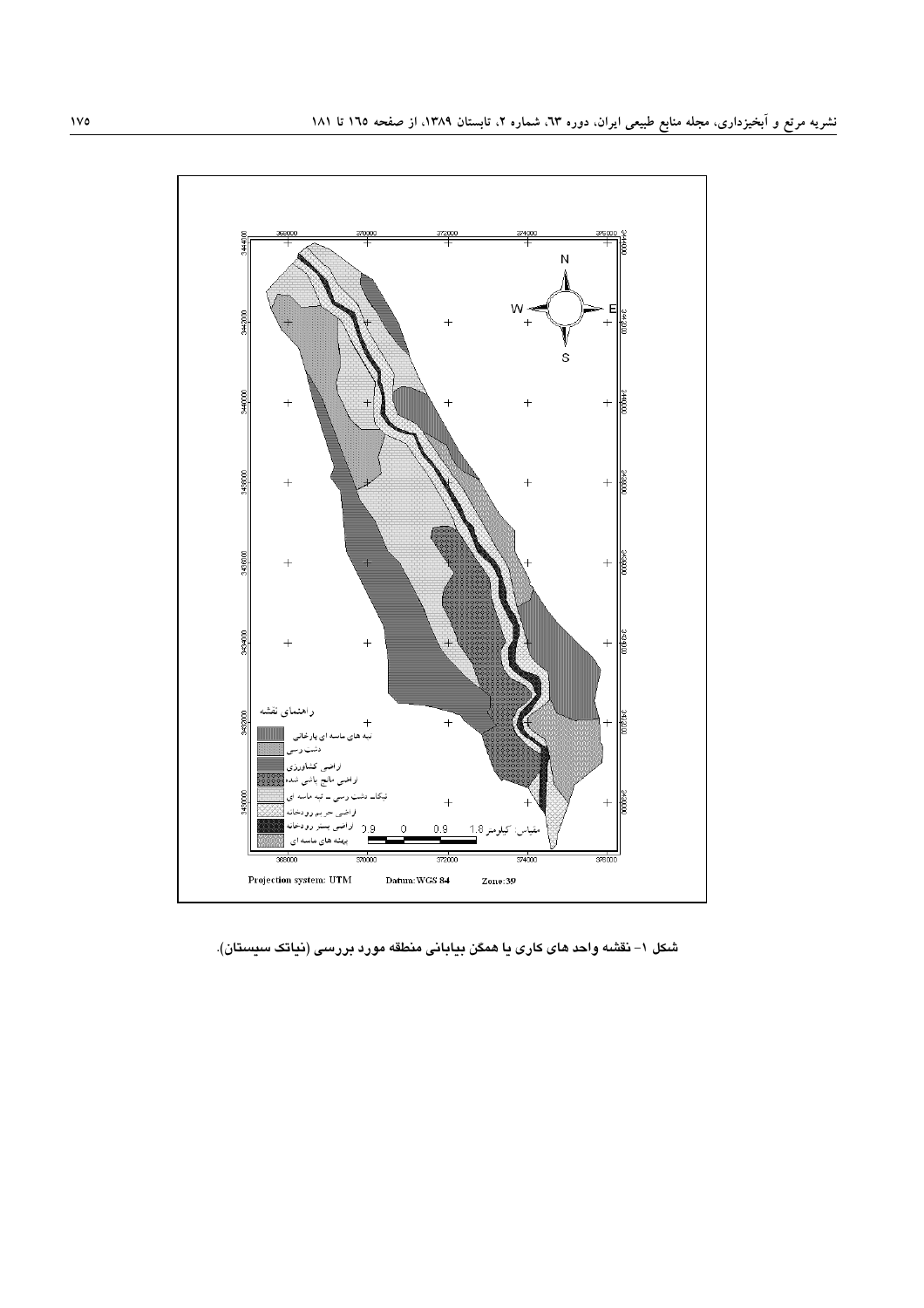نتايج بدسـت آمـده از ارزيـابي وضـعيت كنـوني و بـالقوه بیابانزایی در منطقه نیاتک سیستان با بهرهگیـری از مـدل

| در جدولهای ۹ تا ۱۴ و شـکلهـای ۲ و ۳ ارایـه MICD |  |
|-------------------------------------------------|--|
| ِ شده است.                                      |  |

| اراضى         | اراضی دشت               | اراضي مالچ | اراضى         |                                                   |
|---------------|-------------------------|------------|---------------|---------------------------------------------------|
| بستر          | رسی - نبکا-             | پاشی       | حريم          | نوع رخساره                                        |
| رودخانه       | تپه ماسهای              | شده        | رودخانه       |                                                   |
| (مرتعى)       | (مرتعى)                 | (جنگلی)    | (جنگلی)       | نوع شاخص                                          |
|               |                         |            |               | مدت زمان ماندگاری گیاه در سطح خاک                 |
| ۲             | ۱۱۲۵                    | ٢          | $\frac{8}{2}$ | آثار آشفتگی ناشی از تردد دام و ادوات در سطح خاک   |
| ٣             | ٣                       | ٣          | ٣             | تداوم وزش باد با سرعت بيش از سرعت آستانه (۶ متربر |
|               |                         |            |               | ثانیه در ارتفاع ۱۰ متری)                          |
| $\frac{8}{2}$ | $\mathsf{Y}/\mathsf{Y}$ | ۱۵         |               | آثار باد ساییدگی خاک و ظهور رخسارههای شلجمی،      |
|               |                         |            |               | کلوت و یاردانگ در سطحخاک                          |
| ٢             | ۲                       | ٣          | $1/\Delta$    | مقاومت فشارى خاك شرايط خشك                        |
| $1/Y\Delta$   | $Y/Y\Delta$             | ٣          | ۲/۵           | آثار انباشت خاک (ماسه بادی در پای گیاهان و سنگها) |
| 1/70          | ٢                       | ۱۱۷۵       | \.            | تراکم سنگریزه(بزرگتر از ۲ میلیمتر)در سطح خاک      |
| 17/2          | ۱۶/۸                    | ۱۶/۷۵      | ۱۲/۵          | جمع امتيازات                                      |
| زياد          | زياد                    | متوسط      | متوسط         | شدت بیابانزایی                                    |

جدول ۹– ارزیابی وضعیت کنونی بیابانزایی در اراضی با کاربری جنگل و مرتع مخروبه

جدول ۱۰–ارزیابی وضعیت طبیعی بیابانزایی در اراضی با کاربری مرتعی و جنگلی مخروبه (وضعیت بالقوه)

| اراضى        | اراضی دشت     | اراضى مالچ                        | اراضى        | نوع رخساره                                            |
|--------------|---------------|-----------------------------------|--------------|-------------------------------------------------------|
| يستر         | رسی- نبکا-    | پاشی شده                          | حريم         |                                                       |
| رودخانه      | تپه ماسهای    |                                   | رودخانه      |                                                       |
| (مرتعى)      | (مرتعى)       | (جنگلی)                           | (جنگلی)      | نوع شاخص                                              |
| $\mathbf{r}$ | $\tau/\Delta$ | ٣                                 | $\mathbf{r}$ | امکان کاهش تراکم پوشش گیاهی مؤثر در سطح خاک در        |
|              |               |                                   |              | پارهای از سالها، ناشی از تغییر اقلیم، شخم، بوتهکنی و… |
| ٣            | ۲             | ۲                                 | $Y/Y\Delta$  | وجود سنگریزه درشت تر از ۲ میلیمتر در پروفیل خاک       |
| $1/Y\Delta$  | 71 V A        |                                   | $1/Y\Delta$  | امکان تشکیل لایه رسی و یا نمکی اشباع در سطح خاک       |
| ۲/۴۵         | ٣             | Y/Y                               | ۲/۴۵         | کلاس فرسایش و رسوب دهی به روش اریفر ۱                 |
| ٣            | ۳/۲۵          | $\mathsf{r}\prime\mathsf{\Delta}$ | ٢            | مديريت مرتع و يا جنگل                                 |
| ٣            | ٣             | ٣                                 | ٣            | تداوم وزش باد با سرعت بيش از سرعت آستانه              |
| ۱۵/۹۵        | ۱۷/۲۵         | 1812                              | ۱۴/۴۵        | جمع امتيازات                                          |
| متوسط        | زياد          | متوسط                             | متوسط        | وضعيت بالقوه                                          |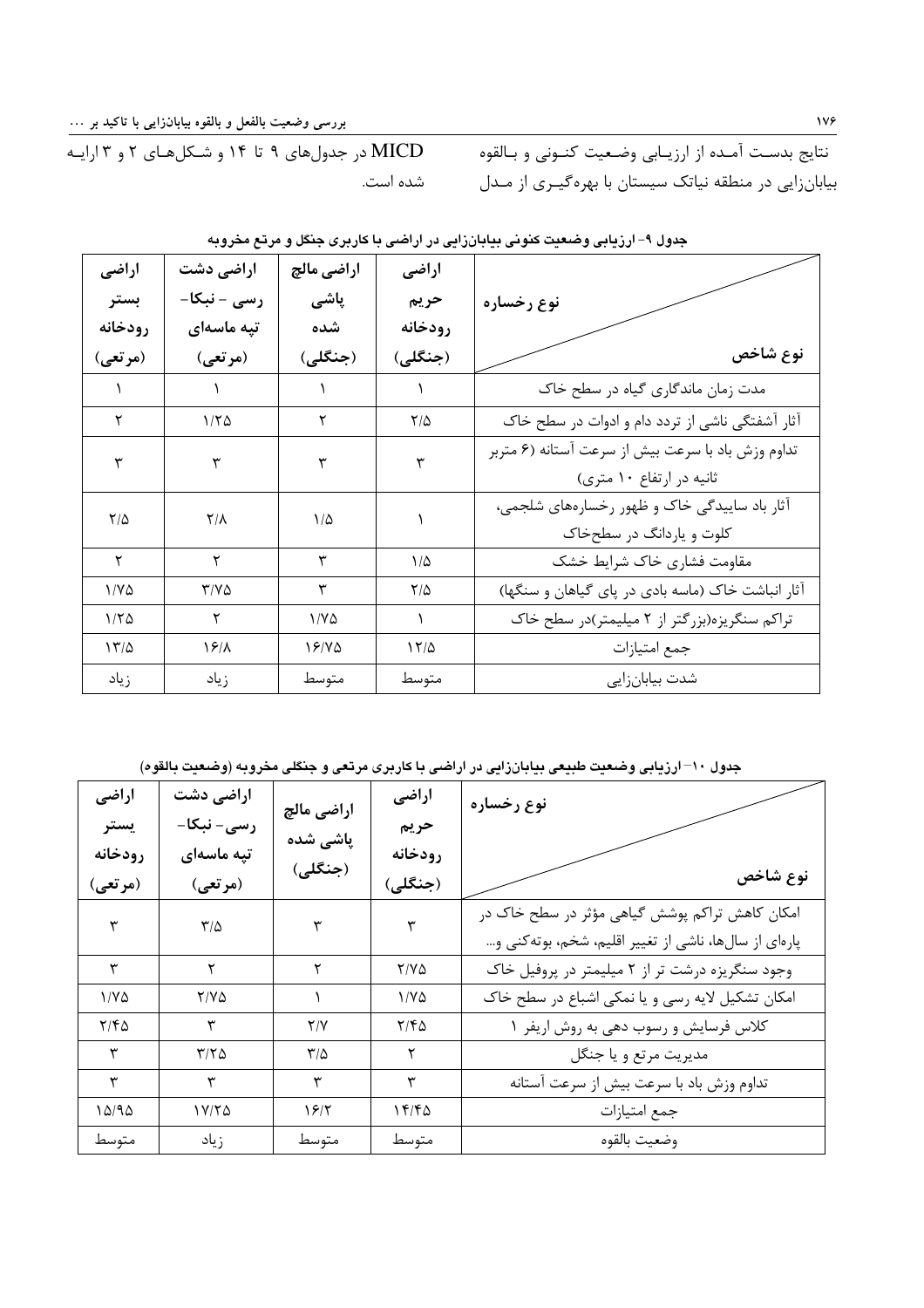| دشت رسی | پهنەهاي                 | تپەھاي         | نوع رخساره                                                                     |
|---------|-------------------------|----------------|--------------------------------------------------------------------------------|
|         | ماسەاي                  | ماسەاي بارخانى | نوع شاخص                                                                       |
| ۱/۵     | $\mathbf{r}/\mathbf{r}$ | ۴              | وضعيت خاک سطحي                                                                 |
|         | ۱/۵                     | $7/\Delta$     | آثار آشفتگی ناشی از تردد دام و ادوات در سطح خاک                                |
| ٣       | ٣                       | ۴              | تداوم وزش باد با سرعت بيش از سرعت آستانه (۶ متر بر ثانيه<br>در ارتفاع ۱۰ متری) |
|         | $1/\Delta$              | ۲              | آثار باد ساییدگی خاک و ظهور رخسارههای شلجمی، کلوت و<br>یاردانگ در سطح خاک      |
|         | ۳۱۵                     | ۴              | مقاومت فشارى خاك شرايط خشك                                                     |
| ۱/۲۵    | $\mathsf{r}/\mathsf{a}$ | ۴              | آثار انباشت خاک (ماسه بادی در پای گیاهان و سنگها)                              |
| ۱/۵     | ٣                       | ٣              | بافت خاک                                                                       |
| ۱۱/۲۵   | ۱۹/۵                    | 7715           | جمع امتيازات                                                                   |
| متوسط   | ز ياد                   | خیلی زیاد      | وضعيت بالفعل                                                                   |

جدول ۱۱-ارزیابی وضعیت کنونی بیابانزایی، ناشی از فرسایش بادی در اراضی بدون کاربری

جدول ۱۲–ارزیابی وضعیت طبیعی بیابانزایی، ناشی از فرسایش بادی در اراضی بدون کاربری (وضعیت بالقوه )

| دشت رسی     | تپه ماسهای                        | تپه بارخانی                       | نوع رخساره<br>نوع شاخص                                                   |
|-------------|-----------------------------------|-----------------------------------|--------------------------------------------------------------------------|
|             | $\mathsf{r}\prime\mathsf{\Delta}$ | $\mathsf{r}\prime\mathsf{\Delta}$ | وجود سنگریزه درشت تر از ۲ میلیمتر در پروفیل خاک                          |
|             | ۳/۵                               | $Y/Y\Delta$                       | امکان تشکیل قشر رسی و یا نمکی اشباع درسطح خاک                            |
| Y/1         | $\mathbf{y}^{\prime}$             | ۳۱۶۵                              | كلاس فرسايش و رسوب دهي به روش اريفر                                      |
| ۱۵          | $Y/Y\Delta$                       | $f/\lambda$                       | تغییر مقاومت خاک در مقابل آشفتگی                                         |
| $1/\zeta$   | ۳/۵                               | $Y/Y\Delta$                       | افزایش نمکهای ناپایدار کننده و یا افزایش نمک در حد بالا اشباع درخاک سطحی |
| $8/\lambda$ | ۱۷/۴۵                             | ۱۸/۸۰                             | جمع امتيازات                                                             |
| کم          | ز یاد                             | ز یاد                             | وضعيت بالقوه                                                             |

جدول ۱۳- ارزیابی وضعیت کنونی بیابانزایی ناشی از فرسایش بادی در اراضی با کاربری کشاورزی

| اراضی زراعی   | نوع رخساره                               |
|---------------|------------------------------------------|
|               | نوع شاخص                                 |
| $7/\Delta$    | الگوی کشت در محدوده اراضی تحت کشاورزی    |
| ٣             | وضعیت بادشکن در پیرامون کشتزارها         |
| ۱۵            | مدیریت خاک و زمین                        |
| ۳             | بافت خاک                                 |
| ٣             | مدیریت بقایای گیاهی                      |
| $\frac{1}{2}$ | رطوبت خاک و دور آبیاری                   |
| ۳             | تداوم وزش باد با سرعت بيش از سرعت آستانه |
| ۱۸/۵          | جمع امتيازات                             |
| ز یاد         | شدت بیابانزایی                           |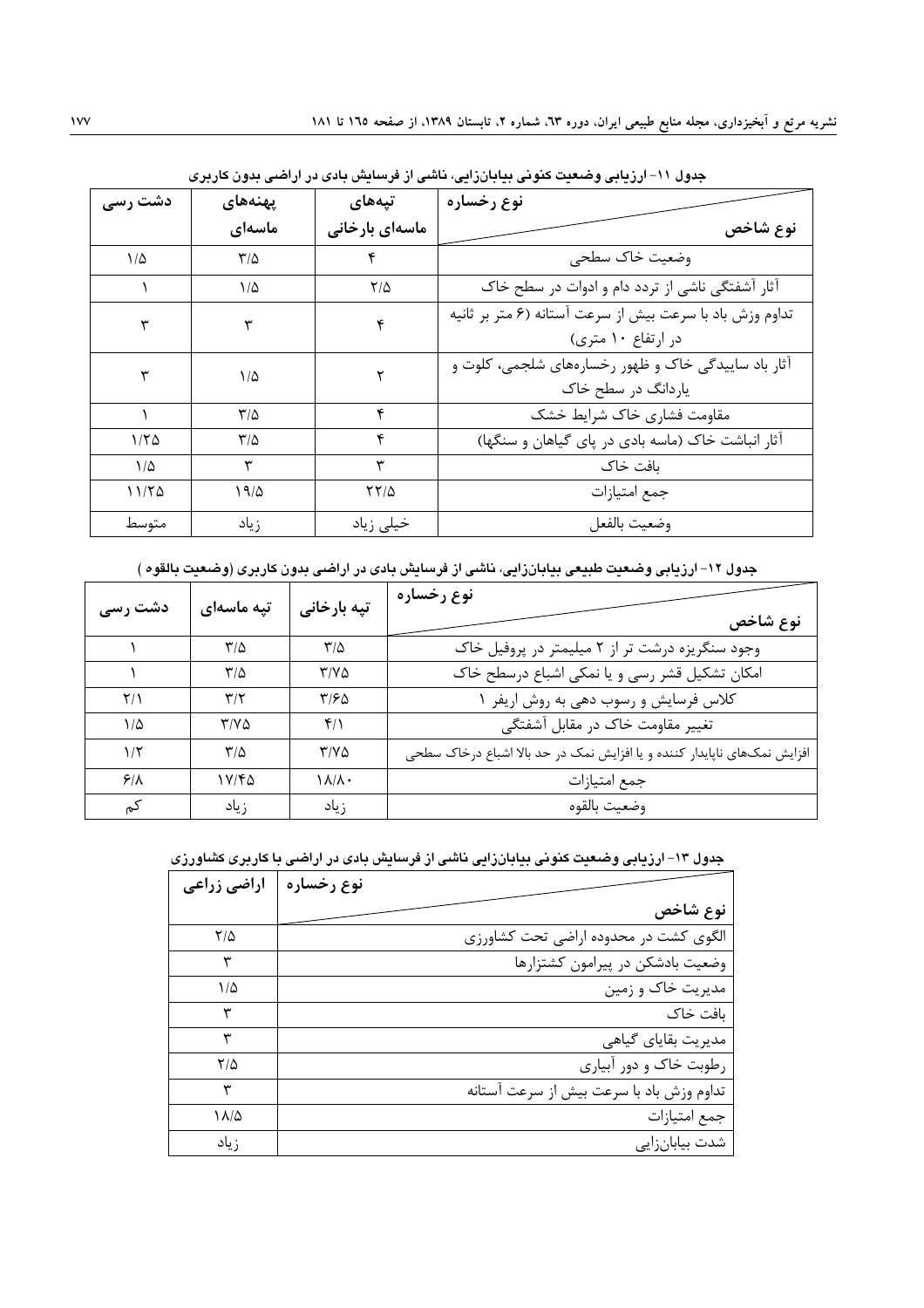| اراضی زراعی             | نوع رخساره                                                   |
|-------------------------|--------------------------------------------------------------|
|                         | شاخص                                                         |
| $\mathbf{r}/\mathbf{r}$ | تغییر در الگوهای کشت از گونههای درختی و یا زراعی چند ساله به |
|                         | سوی گونههای یکساله و حساس                                    |
| $\mathbf{y}/\mathbf{x}$ | وضعیت احداث و یا حذف بادشکن در پیرامون کشتزارها              |
| Y/9                     | تغییرات بافت و ساختمان خاک                                   |
| $\mathbf{y}/\mathbf{x}$ | آیشگذاری و یا رها سازی اراضی                                 |
| ۲۱۸                     | قابلیت فرسایش و رسوبدهی خاک اراضی کشاورزی به روش اریفر ۲     |
| ٣                       | تداوم وزش باد با سرعت بيش از سرعت آستانه                     |
| ۱۸/۷                    | جمع امتيازات                                                 |
| ز یاد                   | شدت بيابانزايي                                               |
| $\mathsf{r}/\mathsf{a}$ | تغییر در الگوهای کشت از گونههای درختی و یا زراعی چند ساله به |
|                         | سمت گونههای یکساله و حساس                                    |

جدول ۱۴–ارزیابی وضعیت طبیعی بیابانزایی ناشی از فرسایش بادی در اراضی با کاربری کشاورزی (وضعیت بالقوه )



نقشه ٣- نقشه وضعيت بالقوه يا ذاتي بيابانزايي به روش MICD در منطقه نیاتک سیستان



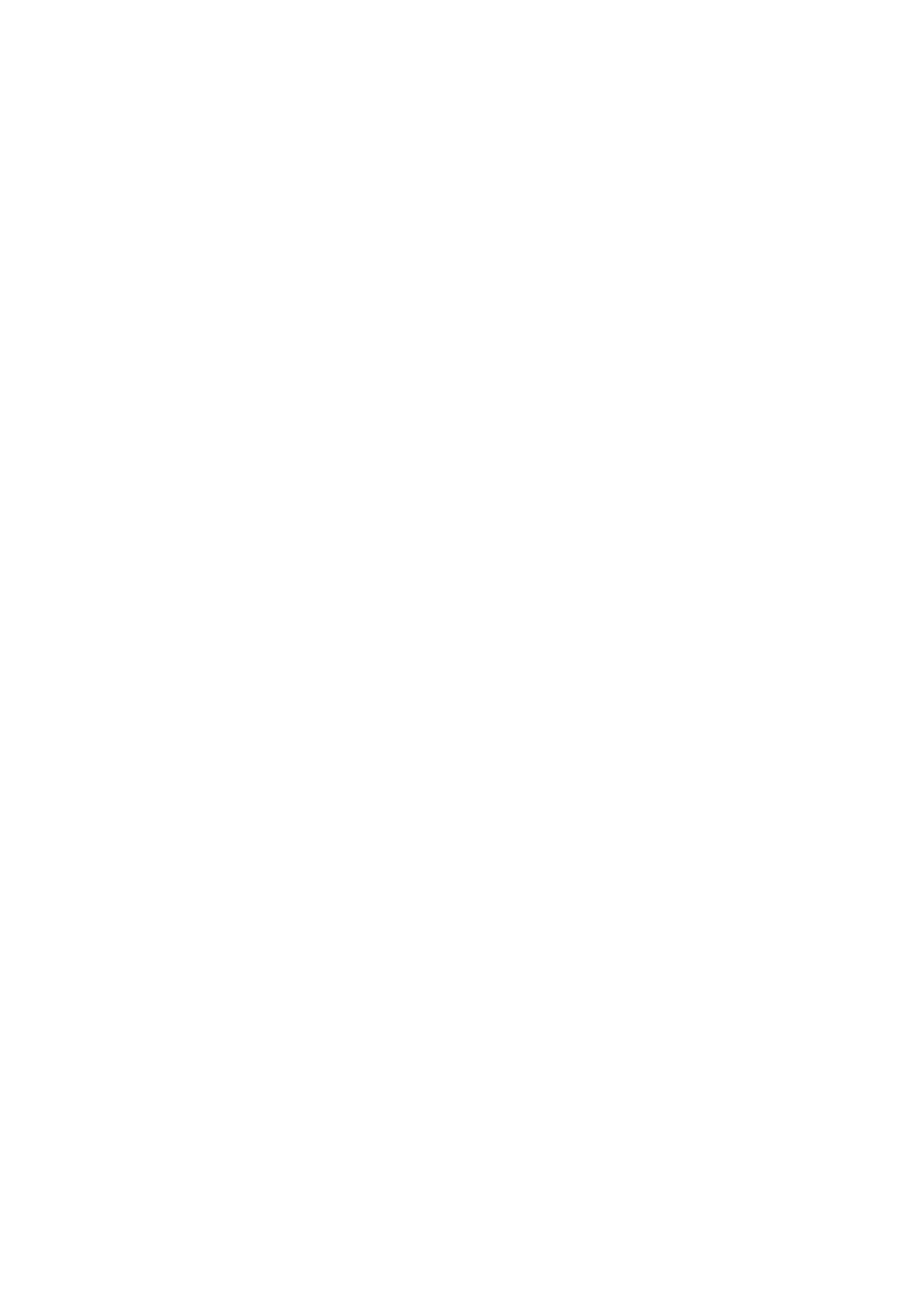مقایسه نتایج بدست آمده نـشان داد کـه منطقـه مـورد بررسی از نظر وضعیت کنونی بیابانزایی، در ۳ کلاس کم، متوسط و زیاد قرار میگیرد. کلاس کم در ایـن منطقـه بـا گستره ۴۱۹/۵۴ هکتار در حدود ۸/۷ درصد از کل منطقه را شامل می شود. کلاس متوسط با گستره ۱۵۵۵/۳ هکتار، در حدود ۳۲/۳ درصد و کلاس زیاد با گستره ۲۸۴۴/۷۳ هکتار بیش از ۵۹ درصد از گستره کل منطقه را به خود اختصاص می دهد. همچنین بیشترین امتیاز شدت کنونی بیابان زایی، مربوط به منطقه تپههای بارخانی با ۲۲/۵ امتیاز که از نظـر كيفي با فرسايش خيلي زياد (شديد) مـشخص شـده اسـت میباشد. از دلایل این امر می تـوان بـه نـوع خـاک منطقـه (نبود فشردگی رس و سیلت و حساسیت بالای آنهـا نـسبت بـه فرسـايش بـادي)، كمبـود رطوبـت و در نهايـت كمبـود پوشش گیاهی در ایـن واحـدکاری اشـاره نمـود. همچنـین کمترین امتیاز شدت کنونی بیابانزاییی به منطقه دشت رسی با ۱۱/۲۵ امتیاز که با فرسایش متوسط عنوان میشود مربوط می باشد. از دلایل این امر نیز می تـوان بـه مقاومـت بالای خاک رسی در برابر فرسایش بادی (برعکس فرسـایش آبی) اشاره نمود. شایان یادآوری است خاک رسی زمانی که رطوبت خود را از دست می دهد، به علت دارا بودن نیـروی چسبندگی زیاد بین ذرات خود فشرده و مـستحکم شـده و در واقع نقش پوشش گیاهی را در کاهش فرسایش بادی ایفا مے نماید.

همچنین منطقه مورد بررسی از نظر قابلیت بالقوه یا ذاتـی در۳ کلاس متوسط، زیاد و شدید قرار دارد. به گونـهای کـه اراضی با کلاس متوسط بیابانزایی، گسترهی در حدود ۱۹۷۴/۸۴ هکتار معادل ۴۱ درصد از گستره کل منطقه را در بر می گیرند. اراضی با کلاس زیاد، با گستره ۲۳۸۵/۷۱ هکتار در حـدود ۴۹/۵ درصـد از کـل منطقـه و اراضـی بـا کلاس بیابانزایی شدید با گستره ۴۵۹/۱ هکتـار، در حـدود ۹/۵ درصد از گستره منطقه را به خود اختصاص مــ دهنــد. از دلایل کاهش شدت بیابان;ایی منطقه می توان بـه تـاثیر فعالیتهای حفاظتی انجام شده در منطقه نظیر مالچ پاشی، نهال کاری و قرق اشاره نمـود. کـلاس کـم در ايـن منطقـه ۴۱۹/۵۴ هکتار گستره داشته و۸/۷ درصد از کل منطقه را شامل می شود.

#### بحث و نتيجهگيري

با بررسی هایی که انجام شد مشخص شد که سهم عمدهای از بیابانزایی و تخریب در منطقـه مـورد بررسـی بـه علـت خشکسالی هیدرولوژیکی (و نه هواشناسی) میباشد. با توجه بهاین که دریاچههامون از رودخانه هیرمند که قسمت اعظم حــوزه آبخيــز آن در كــشور افغانــستان واقــع شــده، تغذيــه می شود، احداث سد کجکی و ارغنـداب بـه همـراه بنـدهای پرشــمار در كــشور افغانــستان، مــانع ورود آب از رودخانــه هیرمند به دریاچه و خشکی هیدرولوژیکی منطقه سیـستان شده است. از سویی دیگر بادهای ۱۲۰ روزه همراه با سرعت بیشتر از سرعت آستانه فرسایش(۶m/s <) نیز، بـه شـدت باعث افزايش تخريب خاك، فرسـايش بـادي، ايجـاد تـنش های خشکی و دمایی شده و بر شدت بیابانزایی و تخریب منطقه دامـن زده اسـت. بخـش اعظمـى از محـدوده مـورد بررسـی را رخـسارههـای فرسـایش بـادی اعـم از منـاطق برداشـت، حمــل و رســوب تــشكيل مــىدهنــد. وجــود رخسارههایی همچـون دشـت هـای رسـی بـا آثـار سـطوح شلجمي شكل، نبكا، و همچنين پهنهها و تپههـاي ماسـهاي در فاصلهای نزدیک به هـم، بیـانگر وضـعیت شـدید شـدت فرسایش بادی و قابلیت بیابـانزایـی در منطقـه اسـت. بـه همین دلیل نتایج ارزیابی از قابلیت بیابانزایی ذاتی یا بالقوه در منطقه وجود کلاسهای بالاتری را نشان می دهـد. ایـن در حالی است که فعالیتهای انجام شده در زمینـه کنتـرل فرسایش بادی اعــم از مــالچ پاشــی، نهــال کــاری و قــرق در سالهای اخیر توانسته است تا حدی از شـدت بیابـانزایـی کاسته و زمینه را برای استمرار زیست و زنـدگی سـاکنان منطقه مساعدتر نمایـد. منطقـه مـورد بررسـی در گذشـته کریدوری برای بادهای شدید همراه با گـرد و غبـار بـوده و تنگناهای زیست محیطی پرشـماری را بـرای مـردم سـاکن منطقه فراهم نموده است.

از محاسن روش MICD امکان ارزیابی قابلیت بیابانزایی از دو جنبه بالقوه و بالفعـل اسـت كـه تنهـا در روش فـائو-یونپ میتوان مشاهده نمـود، از سـوی دیگـر تفـاوت در شاخصهای ارزیـابی بـا توجـه بـه تفـاوت کـاربری آنهـا از ویژگیهای دیگر این روش است که بر دقت آن نـسبت بـه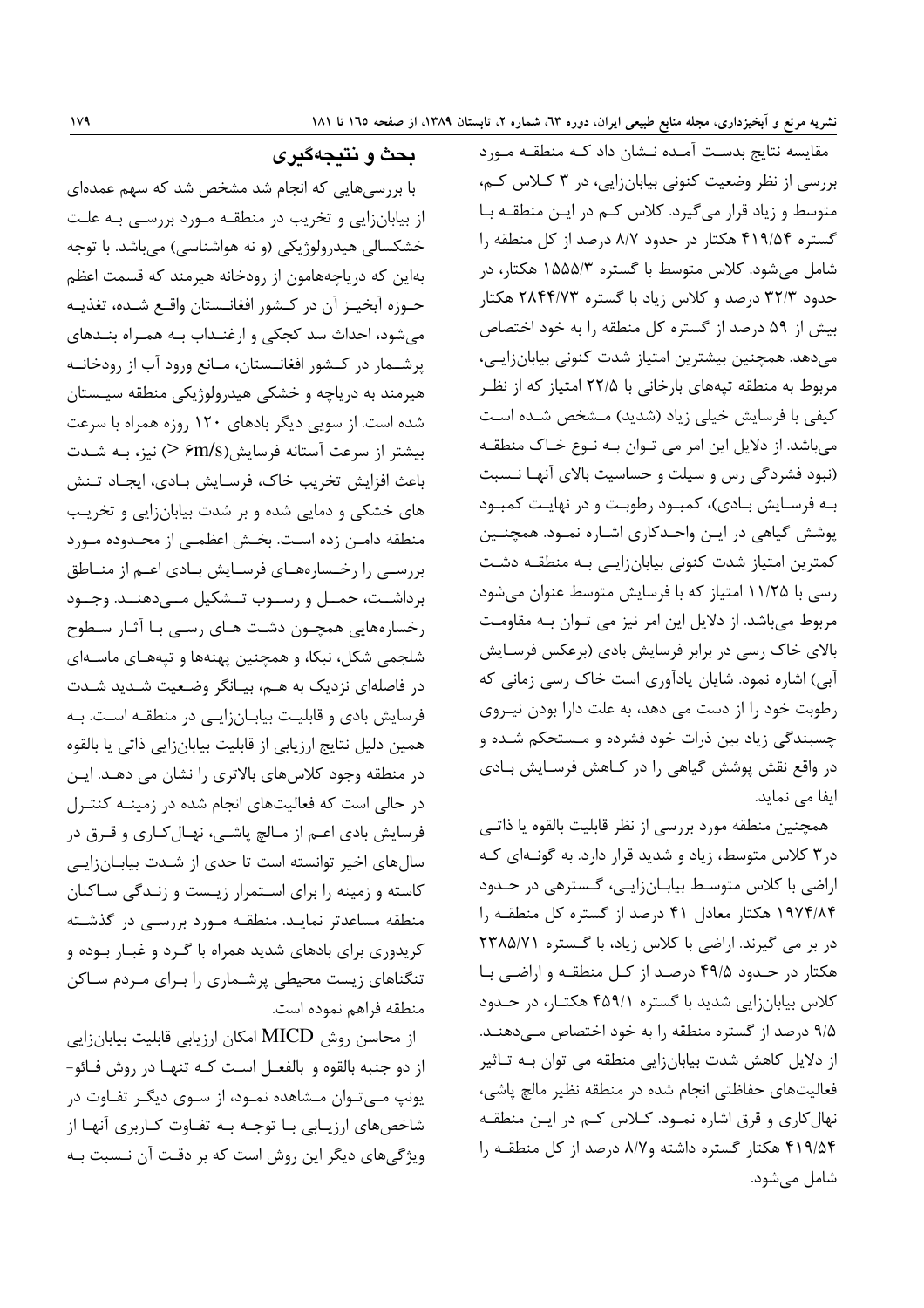…  
 ;

حنين آمار ميشاهدهاي وجـود نبدارد. بـه هميين دليبان مبا .<br>نمي توانيم با اطمينان كامل صحت نتايج حاصل از مدل هاي ارایه شده را تعیین کنیم. تنها راه ارزبایی، مقایسه نتبایج حاصل از مدل به کار گرفته شده، با شرایط حاکم بـر بیـوم منطقه می باشد. با توجه به نتایج بدست آمده از این تحقیق و مقايسه آن با شرايط موجود در منطقه مـشخص شـد كـه . وش باد شده، روش مناسب برای برآورد وضببت کنیونی و .<br>ذاتی شدت بیابان این در منطقه نباتک سیستان میباشد.

دیگ روش ها می افزاید. از معایب این روش یکسیان نیپودن شمار شاخص ها*ی م*ورد بی سب در کیاربر*ی هیای مختلیف* می باشد. به همین دلیل در آین روش دامنه امتیازات برای کلاسه بند*ی* شـدت بیابان;ایــ ر در هـر کـاربری، متفـاوت خواهد بود. .<br>شایان بادآوری است که در مدا های مربوط به فرسایش و

. سوب آبر ، میرتوان از راه مقایسه آمار میشاهدهای و نتبایج حاصل إن مدل، إن صحت نتابج حاصل إطلاع كسب كرد، إمـا د. مورد ارزبایی شدت بیابانزایی ناشی از فرستایش بیاد*ی،* 

منابع

- Ahmadi, H., 2006. Applied Geomorphology 2, 3<sup>ed</sup> Edition, University of Tehran press, 706p.

- Jahani, C., 2005. Report about Afild Journey Balochistan, Iran, 230 P.

- UNEP, 2002. Sistan Oasis Parched by Drought, Complied by UNEP /DEWP/GRID, 87 P.

- Ahmadi, H., Abrisham, E., Ekhtesasi, M.R., Jaafari, M., Golkarian, A., 2006. Assessment and mapping of desertification using MICD and ICD model in FakhrAbad, Mehriz region, Desert journal 10(1): 165- 187.

- Chamanpira, G.R., Javadi, M.R., Ahmadi, H., Azarnivand, H., 2006. The application of ICD method for appointment of current desertification condition in water Kohdasht basin, Iran, Iranian journal of Natural Resources 59(3): 543- 555.

- Miri, A., Ahmadi, H., Ekhtesasi, M.R., Pahlavanravi, A., 2009. Intensification of wind erosion of incidence drought, in Zabol city 40(3): 40- 47.

- Tahmasebi biregani, A.m., 2005. Study of type and desertification intensity in the land degredation of Yazd province, range and forest journal 70(1): 36- 47.

- Zehtabian, G.,R., Javadi, M.R., Ahmadi, H., Azarnivand, H., 2006. Investigation on effect of wind erosion on increasing of desertification Intensity and presenting of regional desertification model in Mahan basin, journal of Pajouhesh & Sazandegi, 73(3): 65- 75.

- Ekhtesasi, M.R., Mohajeri, S., 1995. Classification method and type of desertification intensity for lands in Iran, Supervising Engineers in Iran Society: Sharing Solutions. 2<sup>th</sup> National of Desertification and Control Desertification Conference, University Kerman, Iran.

- Ladisa, G., Todofvica, M., Trisorio-Liuzzi G., 2002. Characterization of area sensitive to desertification in Sotern Italy,  $2<sup>nd</sup>$  conference on new Trend in water and environmental Engineering for Safety and Life .Eco-compatible Solution for Aquatic Environmental, Capri, Italy Pp:2-11.

- Hoseini, S.M., 2008.Classification of desertification intensity in Niatak – Sistan region, Iran, by ICD model, Ms.c thesis of Zabol University, 127 Pp.

- Fozuni, L., 2007. Evaluation of current desertification condition of Sistan, Iran, by modified MEDALUS model stressing on water and wind erosion, Ms.c thesis of Zabol University, 137 Pp.

- Mohammadghasemi, S., 2006. Study of desertification indices based on water and soil to evaluate and mapping of desertification in Zabol, MS.c thesis of Tehran University, 134 Pp.